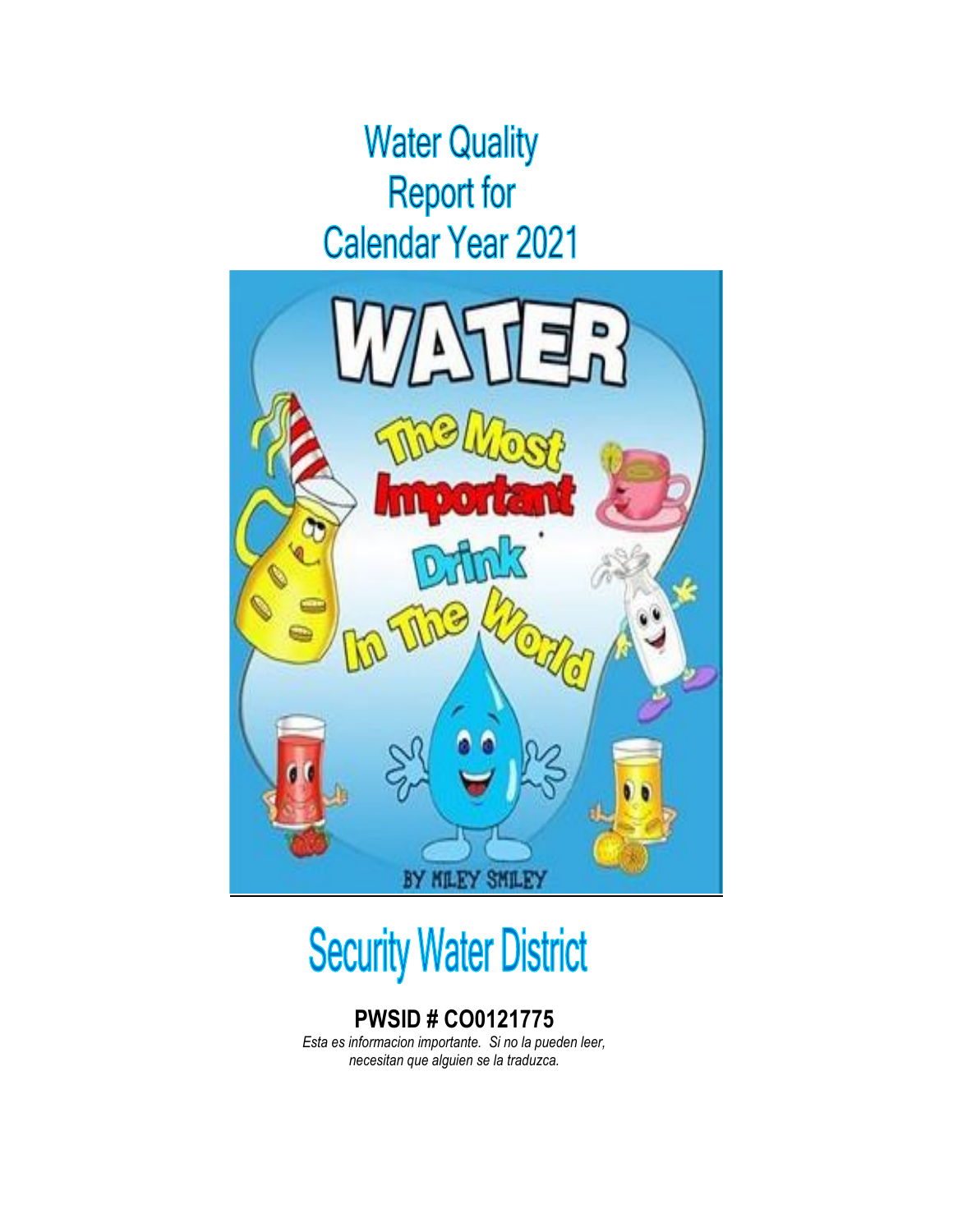**SECURITY WATER DISTRICT** is pleased to present to you this year's Water Quality Report. This report is designed to inform you about the quality water and services we deliver to you every day. Our constant goal is to provide you with a safe and dependable supply of drinking water. Security's water comes from wells in two aquifers, as well as the Fountain Valley Authority (FVA) and the Southern Delivery System (SDS), and we also purchase water from Colorado Springs Utilities (CSU) during the summer months. Of our total water supply in 2021, 16 percent was from wells in the Widefield aquifer and 1 percent from the Windmill Gulch aquifer. 46 percent was treated surface water from the FVA, 37 percent was treated surface water from SDS, and 1 percent came from CSU. FVA water comes from a system of pipes and tunnels that collect water in the Hunter-Fryingpan wilderness area near Aspen, CO. Water collected from the system is diverted to the Arkansas River, near Buena Vista, and then flows approximately 150 miles downstream to Pueblo Reservoir. From Pueblo Reservoir, the water travels through a pipeline to the FVA water treatment plant, and then through a pipeline to our storage tanks. SDS is also water from Pueblo Reservoir, transported to Security Water District though the Southern Delivery System. CSU water comes from a blend of sources including surface water and purchased water, all of which is treated in one of CSU's water treatment plants. In April 2021 the new Ion Exchange plant built to treat perfluorinated compounds went online.

#### **GENERAL INFORMATION ABOUT DRINKING WATER**

All drinking water, including bottled water, may reasonably be expected to contain at least small amounts of some contaminants. The presence of contaminants does not necessarily indicate that t**h**e water poses a health risk. More information about contaminants and potential health effects can be obtained by calling the Environmental Protection Agency's Safe Drinking Water Hotline (1-800-426-4791) or by visiting <http://water.epa.gov/drink/contaminants>or epa.gov/ground-water-and-drinking-water

Some people may be more vulnerable to contaminants in drinking water than the general population. Immunocompromised persons such as persons with cancer undergoing chemotherapy, persons who have undergone organ transplants, people with HIV-AIDS or other immune system disorders, some elderly, and infants can be particularly at risk of infections. These people should seek advice about drinking water from their health care providers. For more information about contaminants and potential health effects, or to receive a copy of the U.S. Environmental Protection Agency (EPA) and the U.S. Centers for Disease Control (CDC) guidelines on appropriate means to lessen the risk of infection by Cryptosporidium and microbiological contaminants call the EPA Safe Drinking Water Hotline at (1-800-426-4791).

The sources of drinking water (both tap water and bottled water) include rivers, lakes, streams, ponds, reservoirs, springs, and wells. As water travels over the surface of the land or through the ground, it dissolves naturally occurring minerals and, in some cases, radioactive material, and can pick up substances resulting from the presence of animals or from human activity. Contaminants that may be present in source water include:

**Microbial contaminants**, such as viruses and bacteria that may come from sewage treatment plants, septic systems, agricultural livestock operations, and wildlife.

**Inorganic contaminants**, such as salts and metals, which can be naturally-occurring or result from urban storm water runoff, industrial or domestic wastewater discharges, oil and gas production, mining, or farming.

**Pesticides and herbicides** that may come from a variety of sources, such as agriculture, urban storm water runoff, and residential uses.

**Organic chemical contaminants**, including synthetic and volatile organic chemicals, which are byproducts of industrial processes and petroleum production, and also may come from gas stations, urban storm water runoff, and septic systems.

**Radioactive contaminants**, that can be naturally occurring or be the result of oil and gas production and mining activities.

In order to ensure that tap water is safe to drink, the Colorado Department of Public Health and Environment prescribes regulations limiting the amount of certain contaminants in water provided by public water systems. The Food and Drug Administration regulations establish limits for contaminants in bottled water that must provide the same protection for public health.

#### **Lead in Drinking Water**

If present, elevated levels of lead can cause serious health problems (especially for pregnant women and young children). It is possible that lead levels at your home may be higher than other homes in the community as a result of materials used in your home's plumbing. If you are concerned about lead in your water, you may wish to have your water tested. When your water has been sitting for several hours, you can minimize the potential for lead exposure by flushing your tap for 30 seconds to 2 minutes before using water for drinking or cooking. Additional information on lead in drinking water, testing methods, and steps you can take to minimize exposure is available from the Safe Drinking Water Hotline (1-800-426-4791) or a[t http://www.epa.gov/safewater/lead](http://www.epa.gov/safewater/lead)

#### **Information about PFAS**

PFAS are a man-made chemical present in food packaging, commercial house-hold products, drinking water sources and manufacturing facilities. Currently, PFAS are not regulated under the National Primary Drinking Water Regulations. However, the EPA did issue a health advisory for specific perfluorinated compounds (PFOA and PFOS) of 70 parts per trillion (ppt). Security Water District tests for 6 PFAS compounds, including PFOA and PFOS, and none of these compounds were detected above the reporting limit of 2.0 parts per trillion at our water treatment facilities in 2021. For more information about PFAS clic[k https://www.epa.gov/pfas](https://www.epa.gov/pfas)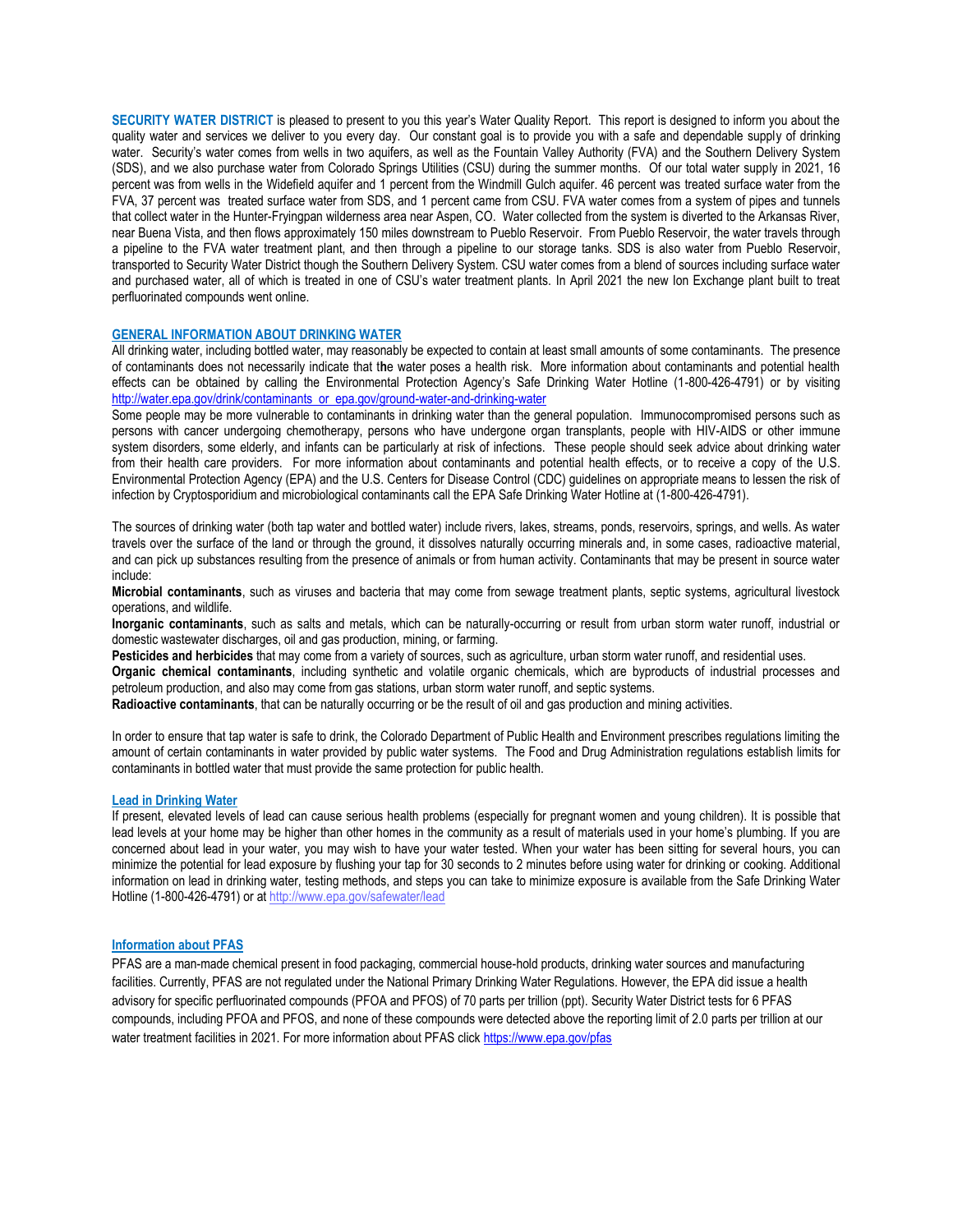#### **Source Water Assessment and Protection (SWAP)**

The Colorado Department of Public Health and Environment has provided us with a Source Water Assessment Report for our water supply. For general information or to obtain a copy of the report please visit [https://www.colorado.gov/cdphe/ccr.](https://www.colorado.gov/cdphe/ccr) The report is located under "Guidance: Source Water Assessment Reports". Search the table using 121775, SECURITY WSD, or by contacting Richard Davis at 719-392- 3475. The Source Water Assessment Report provides a screening-level evaluation of potential contamination that *could* occur. It *does not* mean that the contamination *has or will* occur. We can use this information to evaluate the need to improve our current water treatment capabilities and prepare for future contamination threats. This can help us ensure that quality finished water is delivered to your homes. In addition, the source water assessment results provide a starting point for developing a source water protection plan. Potential sources of contamination in our source water area which could potentially impact all our water sources, are EPA Super Fund Sites, EPA Abandoned Contaminated Sites, EPA Hazardous Waste Generators, EPA Chemical Inventory/Storage Sites, EPA Toxic Release Inventory Sites, Permitted Wastewater Discharge Sites, Aboveground/Underground and Leaking Storage Tank Sites, Solid Waste Sites, Existing/Abandoned Mines sites, Other Facilities, Commercial/Industrial Transportation, High and Low Intensity Residential, Urban Recreational Grasses, Quarries/Strip Mines/Gravel Pits, Agricultural Land, Forest, Septic Systems, Oil/Gas Wells, and Road miles. We want our valued customers to be informed about their water utility. If you want to learn more, please attend any of our regularly scheduled board meetings located at 231 Security Blvd. in Security, which are normally held on the third Wednesday of each month at 5: 30 p.m. If you have any questions concerning this report or regarding your water utility, please contact Richard Davis at Security Water District's office (719-392-3475).

Please contact us to learn more about what you can do to help protect your drinking water sources, to ask any questions you might have about the Drinking Water Consumer Confidence Report, to learn more about our system, or to attend scheduled public meetings, visit our website at Securitywsd.com. We want you, our valued customers, to be informed. about the services we provide and the quality water we deliver to you every day.

#### **TABLE OF DETECTED CONTAMINANTS**

Security Water District routinely monitors for contaminants in your drinking water according to Federal and State laws. The following tables show all detections found in the period of January 1 to December 31, 2021, unless otherwise noted**.** The State of Colorado requires us to monitor for certain contaminants less than once per year because the concentrations of contaminants are not expected to vary significantly from year to year or the system is not considered vulnerable to this type of contamination. Therefore, some of our data, though representative, may be more than one year old. The "Range" column in the tables below show a single value for those contaminants that were sampled only once. **Note:** Only detected contaminants sampled within the last 5 years appear in this report. If no tables appear in this section, then no contaminants were detected in the last round of monitoring. All Tables include all detections found in the Fountain Valley Authority (surface water) the Southern Delivery System (surface water) and Colorado Springs Utilities (surface water).

| Contaminant Name<br>(Collected in distribution system) | Year | Running Annual<br>Average | Range of Individual Samples<br>(Lowest - Highest) | Number of<br>Samples | Unit of<br>Measure | <b>MCL</b><br><b>Running Annual Average</b> | <b>MCL</b><br>Violation? | <b>Typical Sources</b>                    |
|--------------------------------------------------------|------|---------------------------|---------------------------------------------------|----------------------|--------------------|---------------------------------------------|--------------------------|-------------------------------------------|
| TOTAL HALOACETIC ACIDS(HAA5) (SWD)                     | 2021 | 18.38                     | 8.3 to 26.6                                       | 16                   | ppb                | 60                                          | N <sub>0</sub>           | Byproduct of drinking water disinfection. |
| TRIHALOMETHANES (SWD)                                  | 2021 | 42.59                     | 23.4 to 63                                        | 16                   | ppb                | 80                                          | N <sub>0</sub>           | Byproduct of drinking water disinfection. |
| TOTAL HALOACETIC ACIDS(HAA5) (SDS)(CSU)                | 2021 | 32.2                      | $9.2 - 54.2$                                      | <b>NA</b>            | ppb                | 60                                          | No                       | Byproduct of drinking water disinfection. |
| TRIHALOMETHANES (SDS) (CSU)                            | 2021 | 44.6                      | $7 - 61.7$                                        | <b>NA</b>            | ppb                | 80                                          | No                       | Byproduct of drinking water disinfection. |

| <b>Contaminant Name</b><br>(Collected at entry points)<br>Inorganic | Year | Average of<br>Individual<br>Samples | Range of<br><b>Individual Samples</b><br>(Lowest - Highest) | Number<br>of<br>Samples | Unit of<br>Measure | <b>MCL</b>            | <b>MCLG</b> | <b>MCL</b><br>Violation? | <b>Typical Sources</b>                                                                                                                                                                                                         |
|---------------------------------------------------------------------|------|-------------------------------------|-------------------------------------------------------------|-------------------------|--------------------|-----------------------|-------------|--------------------------|--------------------------------------------------------------------------------------------------------------------------------------------------------------------------------------------------------------------------------|
| <b>BARIUM (SWD)</b>                                                 | 2021 | 0.09                                | $0.09 - 0.09$                                               |                         | ppm                | $\overline{c}$        | 2           | No                       | Discharge of drilling wastes; Discharge from metal refineries; Erosion of natural deposits.                                                                                                                                    |
| <b>BARIUM (FVA)</b>                                                 | 2021 | 0.05                                | $0.05 - 0.05$                                               |                         | ppm                | $\overline{c}$        | 2           | No                       | Discharge of drilling wastes; Discharge from metal refineries; Erosion of natural deposits.                                                                                                                                    |
| BARIUM (SDS)(CSU)                                                   | 2021 | 0.03                                | $0.02 - 0.05$                                               | 2                       | ppm                | 2                     | 2           | N <sub>o</sub>           | Discharge of drilling wastes; Discharge from metal refineries; Erosion of natural deposits.                                                                                                                                    |
| FLUORIDE (FVA)                                                      | 2021 | 0.36                                | $0.36 - 0.36$                                               |                         | ppm                |                       |             | N <sub>o</sub>           | Erosion of natural deposits; Water additive that promotes strong teeth; Discharge from fertilizer and<br>aluminum factories.                                                                                                   |
| FLUORIDE (SDS)(CSU)                                                 | 2021 | 0.50                                | $0.14 - 1.54$                                               | 5                       | ppm                | $\boldsymbol{\Delta}$ | 4           | N <sub>o</sub>           | Erosion of natural deposits; Water additive that promotes strong teeth; Discharge from fertilizer and<br>aluminum factories.                                                                                                   |
| NITRATE (SWD)                                                       | 2021 | 1.24                                | $0 - 5.7$                                                   | 5                       | ppm                | 10                    | 10          | No                       | Runoff from fertilizer use; Leaching from septic tanks, sewage; Erosion of natural deposits.                                                                                                                                   |
| NITRATE (SDS)(CSU)                                                  | 2021 | 0.3                                 | $0.3 - 0.3$                                                 |                         | ppm                | 10                    | 10          | No                       | Runoff from fertilizer use; Leaching from septic tanks, sewage; Erosion of natural deposits.                                                                                                                                   |
| NITRATE (FVA)                                                       | 2021 | 0.14                                | $0 - 0.4$                                                   | 5                       | ppm                | 10                    | 10          | No                       | Runoff from fertilizer use; Leaching from septic tanks, sewage; Erosion of natural deposits.                                                                                                                                   |
| NICKEL (FVA)                                                        | 2021 | 1.2                                 | $1.2 - 1.2$                                                 | -1                      | ppb                | N/A                   | N/A         | No                       | Erosion of natural deposits; Discharge from industries, and steel mills.                                                                                                                                                       |
| SELENIUM (SDS)(CSU)                                                 | 2021 | 1.4                                 | $0 - 4.4$                                                   | 5                       | ppb                | 50                    | 50          | N <sub>0</sub>           | Discharge from petroleum and metal refineries; Erosion of natural deposits; Discharge from mines.                                                                                                                              |
| SELENIUM(FVA)                                                       | 2021 | 3.8                                 | $3.8 - 3.8$                                                 |                         | ppb                | 50                    | 50          | No                       | Discharge from petroleum and metal refineries; Erosion of natural deposits; Discharge from mines.                                                                                                                              |
| <b>NITRATE</b>                                                      |      |                                     |                                                             |                         |                    |                       |             |                          | Nitrate in drinking water at levels above 10 ppm is a health risk for infants of less than six months of age. High nitrate levels in drinking water can cause blue baby syndrome. Nitrate levels may rise quickly for short pe |

NITRATE Nitrate in drinking water at levels above 10 ppm is a health risk for infants of less than six months of age. High nitrate levels in drinking water can cause blue baby syndrome. Nitrate levels may rise quickly for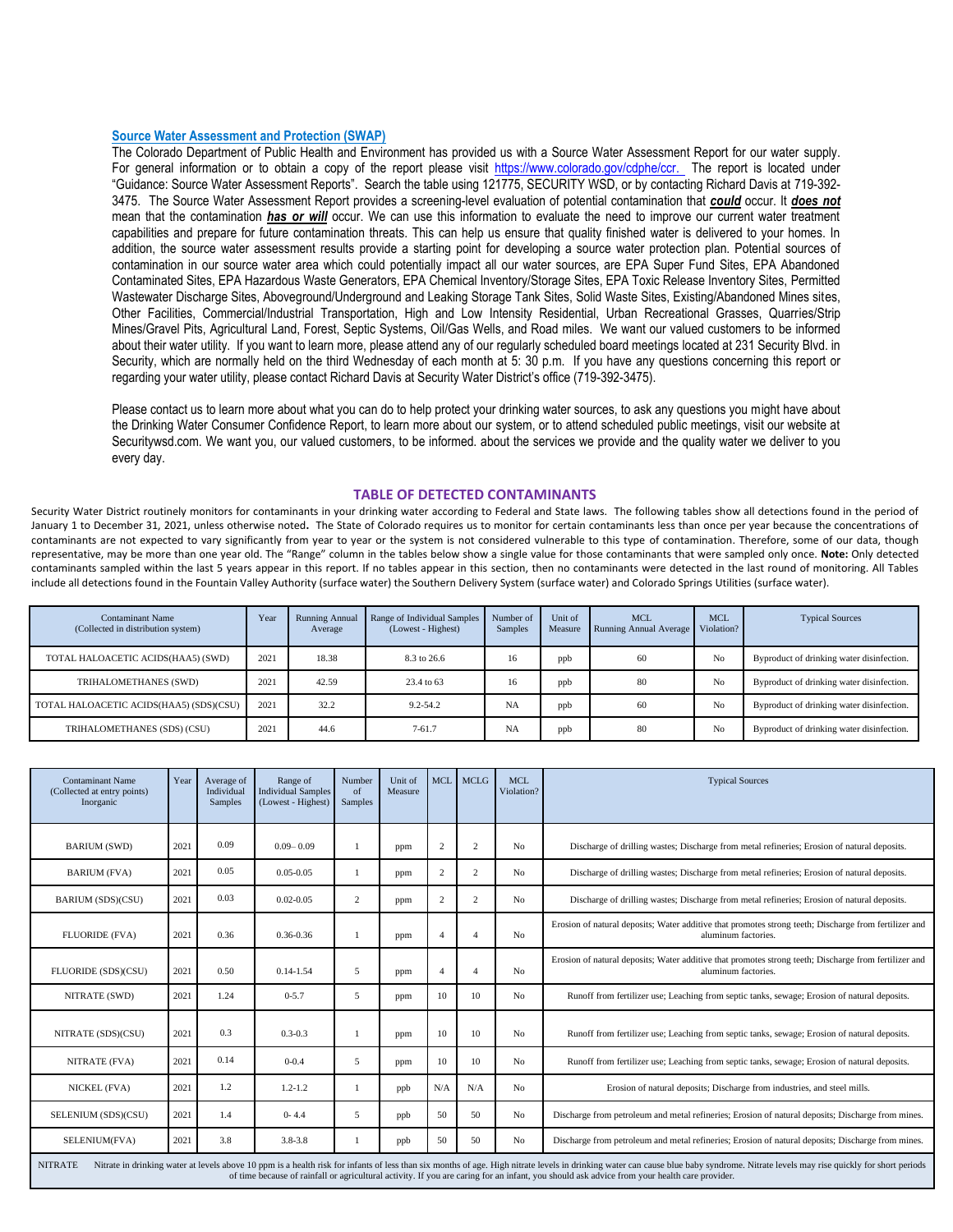| Secondary Contaminant **<br>**Secondary standards are non-enforceable guidelines for contaminants that may cause cosmetic effects (such as skin, or tooth discoloration) or aesthetic effects (such as taste, odor, or color) in drinking water. |      |                                                                                                                                                                      |           |  |     |     |  |  |  |  |
|--------------------------------------------------------------------------------------------------------------------------------------------------------------------------------------------------------------------------------------------------|------|----------------------------------------------------------------------------------------------------------------------------------------------------------------------|-----------|--|-----|-----|--|--|--|--|
| <b>Contaminant Name</b><br>(Collected at entry points)                                                                                                                                                                                           | Year | Unit of Measure<br><b>Secondary Standard</b><br>Range of Individual Samples<br>Number of<br>Average of<br>(Lowest - Highest)<br><b>Individual Samples</b><br>Samples |           |  |     |     |  |  |  |  |
| SODIUM (SWD)                                                                                                                                                                                                                                     | 2021 | 36                                                                                                                                                                   | $36 - 36$ |  | ppm | N/A |  |  |  |  |
| SODIUM (FVA)                                                                                                                                                                                                                                     | 2021 | 15.9                                                                                                                                                                 | 15.9-15.9 |  | ppm | N/A |  |  |  |  |
| SODIUM (SDS)(CSU)                                                                                                                                                                                                                                | 2021 | 12.26                                                                                                                                                                | 7.08-25.2 |  | ppm | N/A |  |  |  |  |

|                                                                | Disinfectants Sampled in the Distribution System<br>TT Requirement: At least 95% of samples per period (month or quarter) must be at least 0.2 ppm OR<br>If sample size is less than 40 no more than 1 sample is below 0.2 ppm<br>Typical Sources: Water additive used to control microbes |                                                                         |                                         |                       |                        |                                                                                        |                                            |  |  |  |  |  |
|----------------------------------------------------------------|--------------------------------------------------------------------------------------------------------------------------------------------------------------------------------------------------------------------------------------------------------------------------------------------|-------------------------------------------------------------------------|-----------------------------------------|-----------------------|------------------------|----------------------------------------------------------------------------------------|--------------------------------------------|--|--|--|--|--|
| <b>Contaminant Name</b>                                        | <b>Time Period</b>                                                                                                                                                                                                                                                                         | Results                                                                 | Number of Samples<br><b>Below Level</b> | Sample<br><b>Size</b> | <b>TT</b><br>Violation | <b>MRDL</b>                                                                            | <b>Typical Sources</b>                     |  |  |  |  |  |
| <b>CHLORINE</b><br>(SWD)<br>(Collected in distribution system) | Dec. 2021                                                                                                                                                                                                                                                                                  | Lowest period percentage of samples<br>meeting TT requirement: 100%     | $\Omega$                                | 20                    | N <sub>o</sub>         | $MRDL = 4ppm$<br>$TT = @$ least 95% of<br>samples per month must<br>be at least 0.2ppm | Water additive used to<br>control microbes |  |  |  |  |  |
| <b>CHLORINE (FVA)</b>                                          | 2021                                                                                                                                                                                                                                                                                       | TT= No more than 4 hours with sample a<br>below 0.2 MG/L                | $\mathbf{0}$                            | N/A                   | No                     | $MRDL = 4ppm$<br>$TT = @$ least 95% of<br>samples per month must<br>be at least 0.2ppm | Water additive used to<br>control microbes |  |  |  |  |  |
| CHLORINE (SDS)(CSU)                                            | 2021                                                                                                                                                                                                                                                                                       | Lowest period percentage of samples<br>meeting TT requirement: 100% Dec | $\mathbf{0}$                            | 210                   | N <sub>o</sub>         | $MRDL = 4ppm$<br>$TT = @$ least 95% of<br>samples per month must<br>be at least 0.2ppm | Water additive used to<br>control microbes |  |  |  |  |  |
| CHLORINE /CHLORAMINE<br>(SDS)(CSU)                             | 2021                                                                                                                                                                                                                                                                                       | TT= No more than 4 hours with sample a<br>below 0.2 MG/L                | $\mathbf{0}$                            | N/A                   | No                     | MRDL=4ppm<br>$TT = @$ least 95% of<br>samples per month must<br>be at least 0.2ppm     | Water additive used to<br>control microbes |  |  |  |  |  |

| <b>Contaminant Name</b> | <b>SMCL</b>                                                                                                                                 | Average Level<br>Detected (Range) | Units | Sample<br>Dates | <b>Typical Sources</b>                                        |  |  |  |  |  |
|-------------------------|---------------------------------------------------------------------------------------------------------------------------------------------|-----------------------------------|-------|-----------------|---------------------------------------------------------------|--|--|--|--|--|
| ALUMINUM (SDS)(CSU)     | $0.05 - 0.2$                                                                                                                                | $0.037(0-0.068)$                  | ppm   | 2018            | Erosion of natural deposits. Water treatment chemical         |  |  |  |  |  |
| CHLORIDE (SDS)(CSU)     | 250                                                                                                                                         | $5.8(1.4-10.8)$                   | ppm   | 2018            | Erosion of natural deposits.                                  |  |  |  |  |  |
| IRON (SDS)(CSU)         | 0.3                                                                                                                                         | $0.003(0-0.062)$                  | ppm   | 2018            | Erosion of natural deposits. Leaching from plumbing materials |  |  |  |  |  |
| SULFATE (SDS)(CSU)      | 250                                                                                                                                         | $40(12.3-125)$                    | ppm   | 2018            | Erosion of natural deposits.                                  |  |  |  |  |  |
| ZINC (SDS)(CSU)         | 5000                                                                                                                                        | 3.7<br>$(0-3.7)$                  | ppb   | 2017            | Erosion of natural deposits.                                  |  |  |  |  |  |
|                         | Secondary MCL (SMCL) is not an enforceable but intended as guidelines. These contaminants in drinking water may affect aesthetic qualities. |                                   |       |                 |                                                               |  |  |  |  |  |

| <b>Contaminant Name</b>                  | Year         | Average of Individual<br>Samples | Range of Individual Samples<br>(Lowest - Highest) | Unit of<br>Measure | <b>TT</b><br>Minimum<br>Ratio | <b>MCLG</b> | <b>TT</b><br>Violation? | <b>Typical Sources</b>               |
|------------------------------------------|--------------|----------------------------------|---------------------------------------------------|--------------------|-------------------------------|-------------|-------------------------|--------------------------------------|
| Total Organic Carbon Ratio (FVA)         | Monthly -RAA | 1.41                             | $1.17 - 1.76$                                     | Ratio              | 1.00                          | $\Omega$    | N <sub>o</sub>          | Naturally present in the environment |
| Total Organic Carbon Ratio<br>(SDS)(CSU) | Monthly -RAA | 1.29                             | $1 - 1.75$                                        | Ratio              | 1.00                          | $\Omega$    | N <sub>o</sub>          | Naturally present in the environment |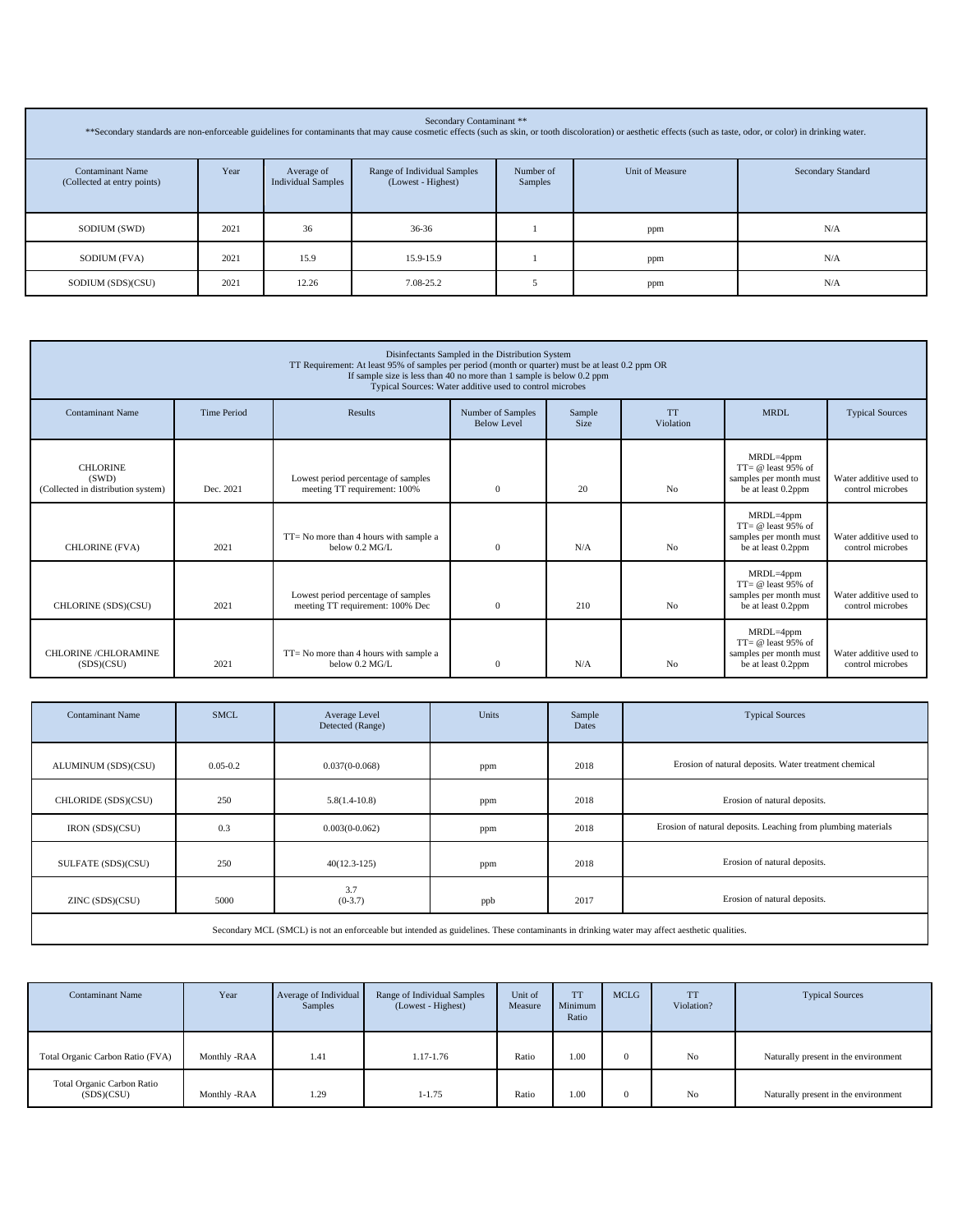| <b>Unregulated Contaminants***</b><br>EPA has implemented the Unregulated Contaminant Monitoring Rule (UCMR) to collect data for contaminants that are suspected to be present in drinking water and do not have health-based standards set under the Safe Drinking<br>Act. EPA uses the results of UCMR monitoring to learn about the occurrence of unregulated contaminants in drinking water and to decide whether or not these contaminants will be regulated in the future. We performed monitor<br>reported the analytical results of the monitoring to EPA in accordance with the Unregulated Contaminant Monitoring Rule (UCMR). Once EPA reviews the submitted results, the results are made available in the EPA's National<br>Contaminant Occurrence Database (NCOD) (http://www.epa.gov/dwucmr/national-contaminant-occurrence-database-ncod) Consumers can review UCMR results by accessing the NCOD. Contaminants that were detected during our<br>UCMR sampling and the corresponding analytical results are provided below |      |                            |                                                   |                   |                        |  |  |  |  |  |  |
|--------------------------------------------------------------------------------------------------------------------------------------------------------------------------------------------------------------------------------------------------------------------------------------------------------------------------------------------------------------------------------------------------------------------------------------------------------------------------------------------------------------------------------------------------------------------------------------------------------------------------------------------------------------------------------------------------------------------------------------------------------------------------------------------------------------------------------------------------------------------------------------------------------------------------------------------------------------------------------------------------------------------------------------------|------|----------------------------|---------------------------------------------------|-------------------|------------------------|--|--|--|--|--|--|
| <b>Contaminant Name</b><br>(Collected at entry points)                                                                                                                                                                                                                                                                                                                                                                                                                                                                                                                                                                                                                                                                                                                                                                                                                                                                                                                                                                                     | Year | Avg. of Individual Samples | Range of Individual Samples (Lowest -<br>Highest) | Number of Samples | <b>Unit of Measure</b> |  |  |  |  |  |  |
| MOLYBDENUM (SDS)                                                                                                                                                                                                                                                                                                                                                                                                                                                                                                                                                                                                                                                                                                                                                                                                                                                                                                                                                                                                                           | 2017 | 0.42                       | $0 - 1.4$                                         | N/A               | $\mu$ g/L=PPB          |  |  |  |  |  |  |
| STRONTIUM(SDS)                                                                                                                                                                                                                                                                                                                                                                                                                                                                                                                                                                                                                                                                                                                                                                                                                                                                                                                                                                                                                             | 2017 | 79.4                       | $46 - 110$                                        | N/A               | $\mu$ g/L=PPB          |  |  |  |  |  |  |
| VANADIUM (SDS)                                                                                                                                                                                                                                                                                                                                                                                                                                                                                                                                                                                                                                                                                                                                                                                                                                                                                                                                                                                                                             | 2017 | 0.02                       | $0 - 0.31$                                        | N/A               | $\mu$ g/L=PPB          |  |  |  |  |  |  |
| CHROMIUM-6 (SDS)                                                                                                                                                                                                                                                                                                                                                                                                                                                                                                                                                                                                                                                                                                                                                                                                                                                                                                                                                                                                                           | 2017 | 0.001                      | $0 - 0.041$                                       | N/A               | $\mu$ g/L=PPB          |  |  |  |  |  |  |
| MANGANESE(UCMR4) (SWD)                                                                                                                                                                                                                                                                                                                                                                                                                                                                                                                                                                                                                                                                                                                                                                                                                                                                                                                                                                                                                     | 2018 | 1.383                      | $0 - 5.76$                                        | 8                 | $\mu$ g/L=PPB          |  |  |  |  |  |  |
| 1-BUTANOL(UCMR4) (SWD)                                                                                                                                                                                                                                                                                                                                                                                                                                                                                                                                                                                                                                                                                                                                                                                                                                                                                                                                                                                                                     | 2018 | 0.548                      | 0-4.380                                           | 8                 | $\mu$ g/L=PPB          |  |  |  |  |  |  |
| BROMOCHLORACETIC ACID (UCMR4) (SWD)                                                                                                                                                                                                                                                                                                                                                                                                                                                                                                                                                                                                                                                                                                                                                                                                                                                                                                                                                                                                        | 2018 | 2.563                      | 1.140-4.6                                         | 16                | $\mu$ g/L=PPB          |  |  |  |  |  |  |
| BROMODIHLORACETIC ACID (UCMR4) (SWD)                                                                                                                                                                                                                                                                                                                                                                                                                                                                                                                                                                                                                                                                                                                                                                                                                                                                                                                                                                                                       | 2018 | 2.985                      | 0.981-4.050                                       | 16                | $\mu$ g/L=PPB          |  |  |  |  |  |  |
| CHLORODIBIBROMOACRTIC ACID (UCMR4) (SWD)                                                                                                                                                                                                                                                                                                                                                                                                                                                                                                                                                                                                                                                                                                                                                                                                                                                                                                                                                                                                   | 2018 | 0.646                      | 0.321-0.706                                       | 16                | $\mu$ g/L=PPB          |  |  |  |  |  |  |
| DIBROMOACETIC ACID (UCMR4) (SWD)                                                                                                                                                                                                                                                                                                                                                                                                                                                                                                                                                                                                                                                                                                                                                                                                                                                                                                                                                                                                           | 2018 | 0.584                      | $0 - 0.922$                                       | 16                | $\mu$ g/L=PPB          |  |  |  |  |  |  |
| DICHLOROACETIC ACID (UCMR4) (SWD)                                                                                                                                                                                                                                                                                                                                                                                                                                                                                                                                                                                                                                                                                                                                                                                                                                                                                                                                                                                                          | 2018 | 7.515                      | 0.957-15.5                                        | 16                | $\mu$ g/L=PPB          |  |  |  |  |  |  |
| TRICHLOROACETIC ACID (UCMR4) (SWD)                                                                                                                                                                                                                                                                                                                                                                                                                                                                                                                                                                                                                                                                                                                                                                                                                                                                                                                                                                                                         | 2018 | 10.975                     | $6.51 - 14.5$                                     | 16                | $\mu$ g/L=PPB          |  |  |  |  |  |  |
| MANGANESE(UCMR4) (SDS)(CSU)                                                                                                                                                                                                                                                                                                                                                                                                                                                                                                                                                                                                                                                                                                                                                                                                                                                                                                                                                                                                                | 2018 | 1.2                        | $0 - 11$                                          | N/A               | $\mu$ g/L=PPB          |  |  |  |  |  |  |
| 1-BUTANOL(UCMR4) (SDS)(CSU)                                                                                                                                                                                                                                                                                                                                                                                                                                                                                                                                                                                                                                                                                                                                                                                                                                                                                                                                                                                                                | 2018 | 1.07                       | $0 - 13$                                          | N/A               | $\mu$ g/L=PPB          |  |  |  |  |  |  |
| HALOACETIC ACIDS 5(HAA5) (UCMR4) (SDS)(CSU)                                                                                                                                                                                                                                                                                                                                                                                                                                                                                                                                                                                                                                                                                                                                                                                                                                                                                                                                                                                                | 2018 | 33.9                       | $10.2 - 55$                                       | N/A               | $\mu$ g/L=PPB          |  |  |  |  |  |  |
| BROMINATED HALOACETIC ACIDS 6 (HAABr6) (UCMR4) (SDS)(CSU)                                                                                                                                                                                                                                                                                                                                                                                                                                                                                                                                                                                                                                                                                                                                                                                                                                                                                                                                                                                  | 2018 | 3.18                       | $0.79 - 9.1$                                      | N/A               | $\mu$ g/L=PPB          |  |  |  |  |  |  |
| HALOACETIC ACIDS 9 (HAA9) (SDS) (UCMR4) (SDS)(CSU)                                                                                                                                                                                                                                                                                                                                                                                                                                                                                                                                                                                                                                                                                                                                                                                                                                                                                                                                                                                         | 2018 | 36.4                       | 14.5-57                                           | $\rm N/A$         | $\mu$ g/L=PPB          |  |  |  |  |  |  |
| Quinoline (SDS)(CSU) (UCMR4)                                                                                                                                                                                                                                                                                                                                                                                                                                                                                                                                                                                                                                                                                                                                                                                                                                                                                                                                                                                                               | 2019 | 0.001                      | 0-0.0318                                          | N/A               | $\mu$ g/L=PPB          |  |  |  |  |  |  |
| ***More information about the contaminants that were included in UCMR monitoring can be found at: http://www.drinktap.org/water-info/whats-in-my-water/unregulated-contaminant-monitoring-rule-UCMR Learn more about the<br>EPA UCMR at: http://www.epa.gov/dwucmr/learn-about-unregulated-contaminant-monitoring-rule or contact the Safe Drinking Water Hotline at (800) 426-4791 or http://water.epa.gov/drink/contact.cfm.                                                                                                                                                                                                                                                                                                                                                                                                                                                                                                                                                                                                             |      |                            |                                                   |                   |                        |  |  |  |  |  |  |

F

h

| <b>Contaminant Name</b><br>(Collected in distribution)<br>system) | <b>Monitoring Period</b> | 90 <sub>th</sub><br>Percentile | samples | Number of Unit of Measure | 90 <sub>th</sub><br>Percentile AL | Sites Above<br><b>Action Level</b> | 90 <sup>th</sup><br>Percentile AL<br>Exceedance | <b>Typical Sources</b>                                                |
|-------------------------------------------------------------------|--------------------------|--------------------------------|---------|---------------------------|-----------------------------------|------------------------------------|-------------------------------------------------|-----------------------------------------------------------------------|
| COPPER(SWD)                                                       | $02/02/21 - 03/12/21$    | 0.47                           | 60      | ppm                       | 1.3                               | $\Omega$                           | No                                              | Corrosion of household plumbing systems; Erosion of natural deposits. |
| LEAD(SWD)                                                         | $02/02/21 - 03/12/21$    | 2.7                            | 60      | ppb                       | 15                                |                                    | No                                              | Corrosion of household plumbing systems; Erosion of natural deposits. |
| COPPER(SWD)                                                       | 07/20/21 to 08/31/21     | 0.57                           | 60      | ppm                       | 1.3                               |                                    | No                                              | Corrosion of household plumbing systems; Erosion of natural deposits. |
| LEAD(SWD)                                                         | 07/20/21 to 08/31/21     | 2.2                            | 60      | ppb                       | 15                                |                                    | No                                              | Corrosion of household plumbing systems; Erosion of natural deposits. |
| COPPER(CSU)                                                       | July-Aug. 2021           | 0.18                           | 73      | ppm                       | 1.3                               | $\Omega$                           | No                                              | Corrosion of household plumbing systems; Erosion of natural deposits. |
| LEAD (CSU)                                                        | July-Aug. 2021           | 6.8                            | 73      | ppb                       | 15                                | $\sim$                             | No                                              | Corrosion of household plumbing systems; Erosion of natural deposits. |

| Contaminant Name<br>(Collected at entry points) | Year | Average of Individual<br><b>Samples</b> | Range of Individual Samples<br>(Lowest - Highest) | Number of<br>Samples | Unit of<br>Measure | <b>MCL</b> | <b>MCLG</b> | <b>MCL</b><br>Violation? | <b>Typical Sources</b>       |
|-------------------------------------------------|------|-----------------------------------------|---------------------------------------------------|----------------------|--------------------|------------|-------------|--------------------------|------------------------------|
| <b>GROSS ALPHA (SWD)</b>                        | 2021 | 3.9                                     | 3.9-3.9                                           |                      | pCi/L              | 15         | O           | N <sub>o</sub>           | Erosion of natural deposits. |
| COMBINED RADIUM $(-226 \& -228)$ (SWD)          | 2021 | 2.05                                    | $2.05 - 2.05$                                     |                      | ppb                | 5          |             | No                       | Erosion of natural deposits. |
| COMBINED RADIUM (-226 & -228)<br>(SDS) (CSU)    | 2020 | 1.1                                     | $0-1.9$                                           |                      | ppb                | 5          |             | No                       | Erosion of natural deposits. |
| COMBINED URANIUM (SDS)(CS)                      | 2020 | 0.7                                     | $0 - 4.0$                                         | 5                    | pCi/L              | 30         |             | No                       | Erosion of natural deposits. |
| <b>GROSS ALPHA (FVA)</b>                        | 2020 | 1.3                                     | $0 - 1.3$                                         |                      | pCi/L              | 15         |             | No                       | Erosion of natural deposits. |
| <b>COMBINED RADIUM (FVA)</b>                    | 2020 | 0.8                                     | $0 - 0.8$                                         |                      | pCi/L              | 5          | $\Omega$    | No                       | Erosion of natural deposits. |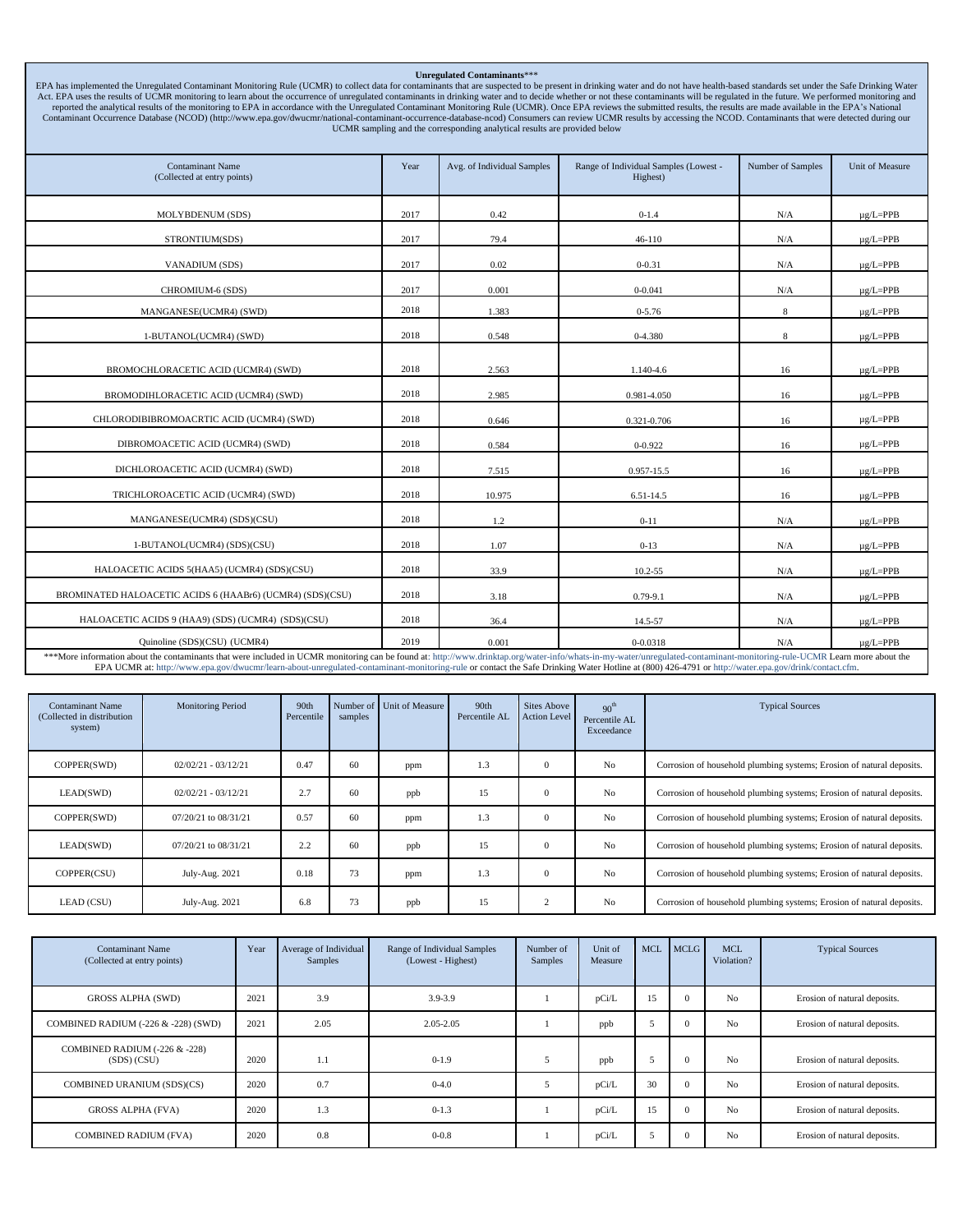|                         | Summary of Turbidity Sampled at Entry Point of the Distribution System |                                                                                                        |                                                                    |                        |                        |  |  |  |  |  |  |
|-------------------------|------------------------------------------------------------------------|--------------------------------------------------------------------------------------------------------|--------------------------------------------------------------------|------------------------|------------------------|--|--|--|--|--|--|
| <b>Contaminant Name</b> | Time Period                                                            | Results                                                                                                | TT requirement                                                     | <b>TT</b><br>Violation | <b>Typical Sources</b> |  |  |  |  |  |  |
| Turbidity (FVA)         | Jan-Dec 2021                                                           | Highest single measurement<br>0.09 NTU June                                                            | Maximum 1 NTU for any single<br>Measurement                        | N <sub>o</sub>         | Soil Runoff            |  |  |  |  |  |  |
| Turbidity (FVA)         | Jan-Dec 2021                                                           | Lowest monthly Percentage of samples meeting TT<br>requirement for our (FVA) technology: 100% December | In any month, at least 95% of<br>samples must be less than 0.3 NTU | N <sub>0</sub>         | Soil Runoff            |  |  |  |  |  |  |
| Turbidity (SDS)         | Jan-Dec 2021                                                           | Highest single measurement<br>0.60 NTU June                                                            | Maximum 1 NTU for any single<br>Measurement                        | N <sub>0</sub>         | Soil Runoff            |  |  |  |  |  |  |
| Turbidity (SDS)         | Jan-Dec 2021                                                           | Lowest monthly Percentage of samples meeting TT<br>requirement for our (SDS) technology: 99% March     | In any month, at least 95% of<br>samples must be less than 0.3 NTU | N <sub>0</sub>         | Soil Runoff            |  |  |  |  |  |  |

| <b>Contaminant Name</b>          | Year | Average of Individual<br><b>Samples</b> | Range of Individual Samples<br>(Lowest - Highest) | Unit of<br>Measure | <b>MCL</b> | <b>MCLG</b>  | <b>MCL</b><br>Violation? | <b>Typical Sources</b>                                                   |
|----------------------------------|------|-----------------------------------------|---------------------------------------------------|--------------------|------------|--------------|--------------------------|--------------------------------------------------------------------------|
| Hexachlorcyclopentadiene (FVA)   | 2018 | 0.03                                    | $0 - 0.06$                                        | ppb                | 50         | 50           | No                       | Discharge from chemical factories                                        |
| Hexachlorcyclopentadiene (SDS)   | 2019 | 0.004                                   | $0 - 0.048$                                       | ppb                | 50         | 50           | N <sub>o</sub>           | Discharge from chemical factories                                        |
| Di(2-ethylhexyl) phthalate (SDS) | 2020 | 0.13                                    | $0 - 1.2$                                         | ppb                | 50         | $\mathbf{0}$ | No                       | Discharge from rubber and chemical factories                             |
| Ethylbenzene (SDS)               | 2018 | 0.15                                    | $0 - 0.79$                                        | ppb                | 700        | 700          | No                       | Discharge from petroleum factories.                                      |
| Xylenes (SDS)                    | 2019 | 1.24                                    | $0 - 4.6$                                         | ppb                | 10,000     | 10,000       | N <sub>o</sub>           | Discharge from petroleum factories.<br>Discharge from chemical factories |
| Xylenes (SWD)                    | 2021 | 0.018                                   | $0 - .09$                                         | ppb                | 10,000     | 10,000       | N <sub>o</sub>           | Discharge from petroleum factories.<br>Discharge from chemical factories |

| Cryptosporidium, E. coli and Raw Source Water (SDS) (FVA) |      |                          |              |                |                                      |  |  |  |  |  |  |
|-----------------------------------------------------------|------|--------------------------|--------------|----------------|--------------------------------------|--|--|--|--|--|--|
| <b>Contaminant Name</b>                                   | Year | Range<br><b>Detected</b> | <b>Units</b> | <b>MCL</b>     | <b>Typical Sources</b>               |  |  |  |  |  |  |
| Cryptosporidium (SDS)                                     | 2018 | $\mathbf{0}$             | oocysts      | $\mathbf{0}$   | Naturally present in the environment |  |  |  |  |  |  |
| E. Coli (SDS)                                             | 2018 | $0 - 2$                  | <b>MPN</b>   | N/A            | Naturally present in the environment |  |  |  |  |  |  |
| Cryptosporidium (FVA)                                     | 2017 | $\mathbf{0}$             | oocysts      | $\overline{0}$ | Naturally present in the environment |  |  |  |  |  |  |
| E. Coli (FVA)                                             | 2017 | $0 - 10$                 | <b>MPN</b>   | N/A            | Naturally present in the environment |  |  |  |  |  |  |
| Bromide (SDS)                                             | 2018 | $0-79.4$                 | ppm          | N/A            | Naturally present in the environment |  |  |  |  |  |  |
| Organic Carbon, Total (SDS)                               | 2018 | 1.31-2.17                | ppm          | N/A            | Naturally present in the environment |  |  |  |  |  |  |

Cryptosporidium is a microbial pathogen found in surface water throughout the United States. Although filtration removes cryptosporidium, the most commonly used filtration methods cannot guarantee 100 percent removal. Our Cryptosporidium must be ingested to cause disease, and it may be spread through means other than drinking water.